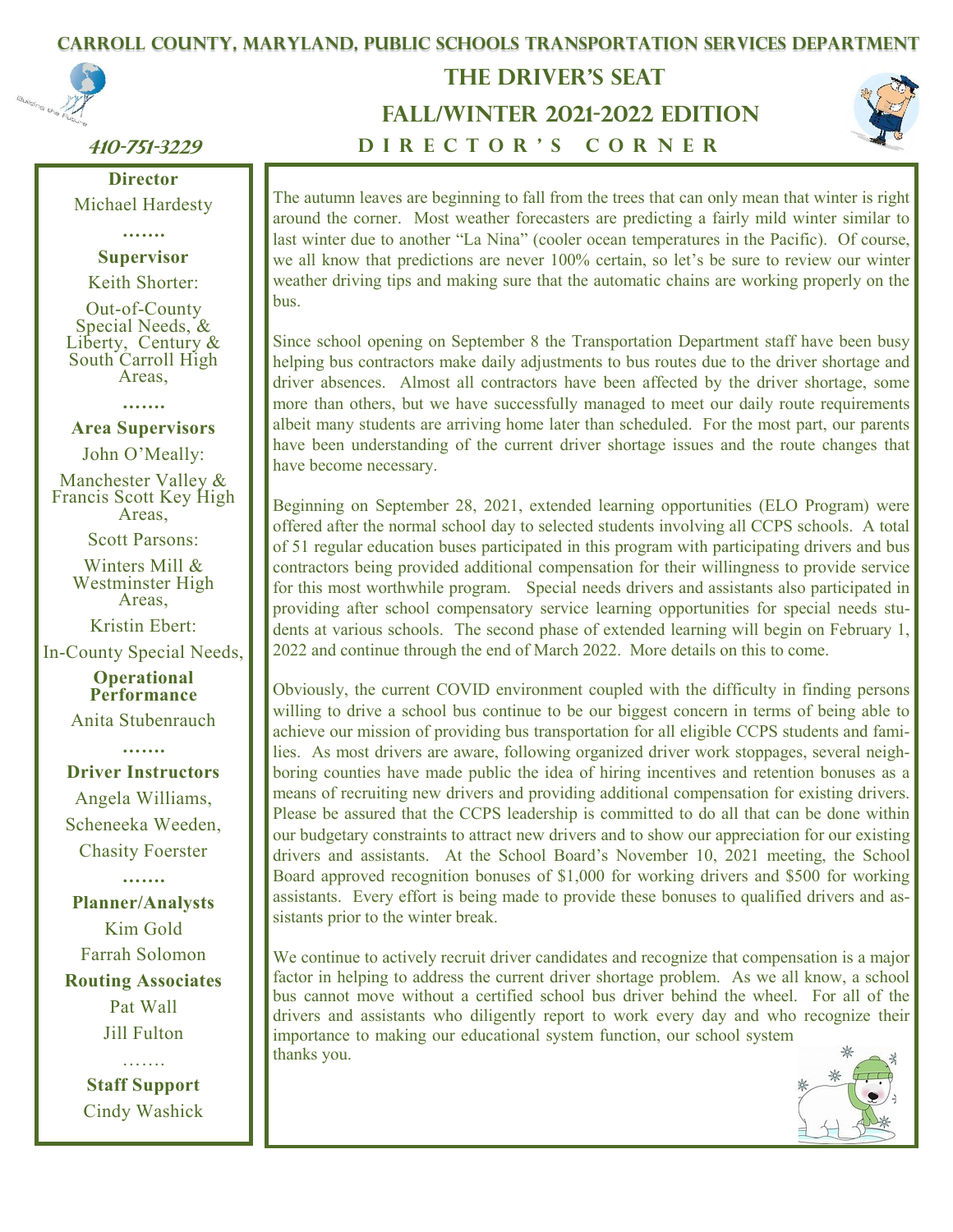#### FALL 2021 BUS INSPECTION

The fall 2021 bus inspection was completed on Wednesday, November 3, 2021. A total of 312 buses were inspected over the course of five days over a two- week period. Except for some light rain on Tuesday, November  $2<sup>nd</sup>$ , and a cold start on Wednesday, November  $3<sup>rd</sup>$ , the weather was generally pleasant. On four of the five days an MVA inspector was present to oversee and assist as needed. As is commonplace, the inspector commented on how efficient our inspection is and how our fleet is generally in great shape. In comparison to other fall inspections, the pass rate of 60.2% was the lowest fall pass rate we have seen in three years. The total is highlighted in the chart below:



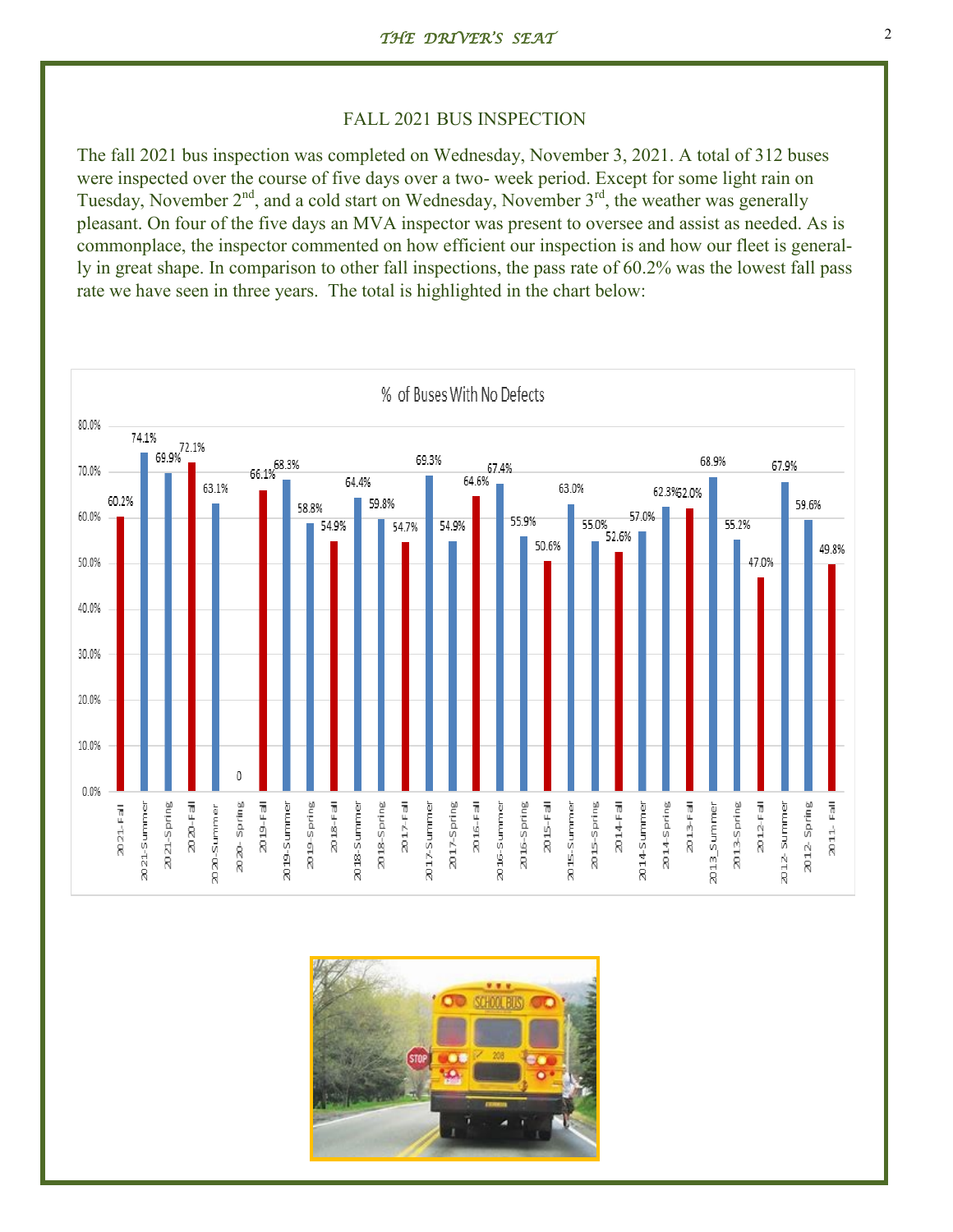

The 30-day defect rate was 31.4%, the highest fall 30-day defect rate in three years. The results are highlighted in the chart below:

As might be expected, the fall redline rate was 8.3%, the highest since the fall of 2018. The results are highlighted below:

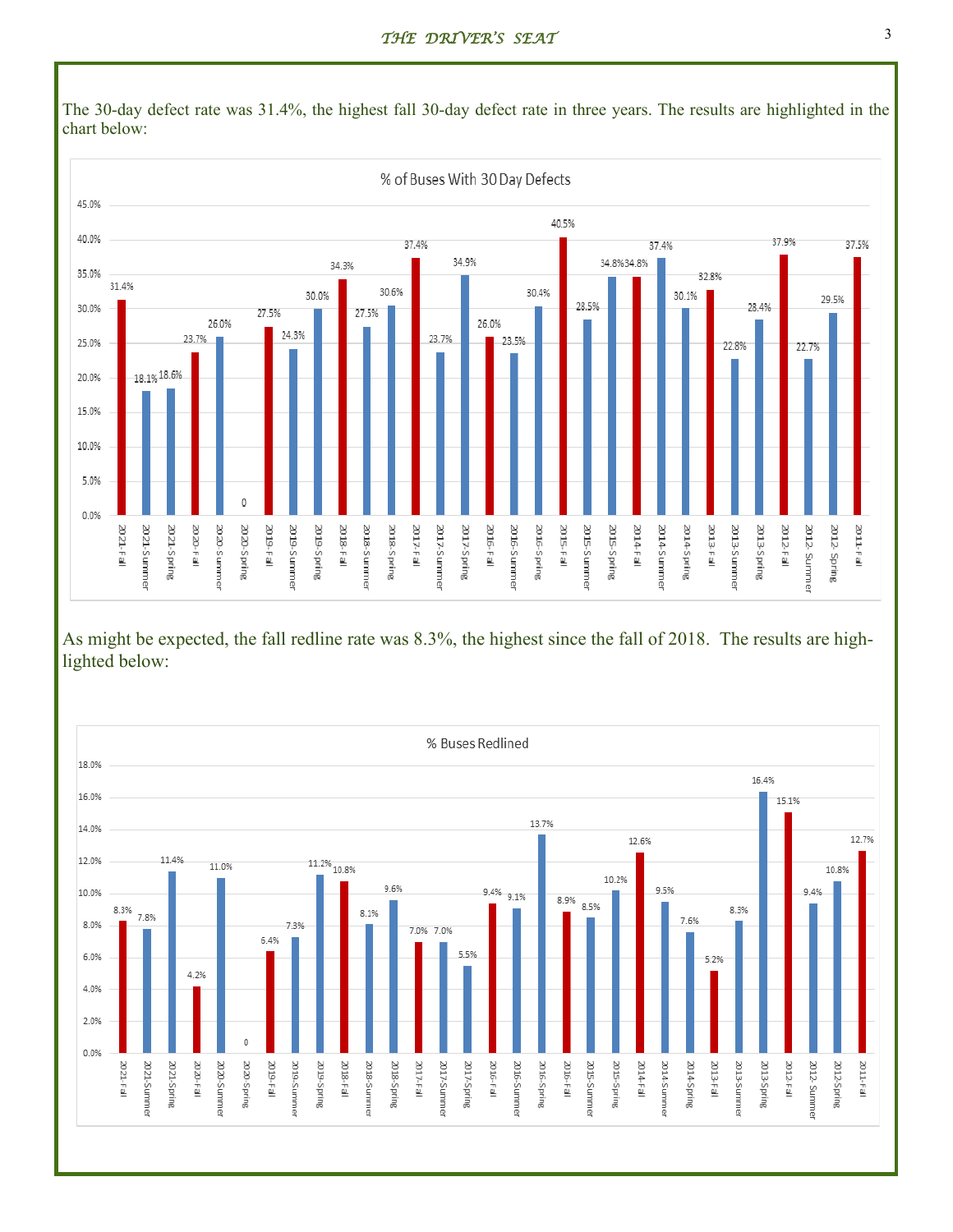When examining the daily inspection results below, the Wednesday, November 3rd inspection rate stands out as the day with the most number and highest percentage of defects, and Wednesday, October 27th stands out as the day with the highest pass rate and lowest number of defects:

|                   | <b>Pass</b> |       | 30 Day     |       | <b>Redline</b>           |       |
|-------------------|-------------|-------|------------|-------|--------------------------|-------|
| Location/<br>Date | # of buses  | %     | # of buses | %     | # of buses               | %     |
| CHS:              |             |       |            |       |                          |       |
| 10/26/21          | 47          | 61.8% | 23         | 30.3% | 6                        | 7.9%  |
| MVH:<br>10/27/21  | 36          | 67.9% | 14         | 26.4% | 3                        | 5.7%  |
| WMH:<br>10/28/21  | 45          | 62.5% | 23         | 31.9% | $\overline{\mathcal{A}}$ | 5.6%  |
| FSK:<br>11/02/21  | 33          | 67.3% | 12         | 24.5% | $\overline{4}$           | 8.2%  |
| WMH:<br>11/03/21  | 27          | 43.5% | 26         | 41.9% | 9                        | 14.5% |
| <b>Total</b>      | 188         | 60.3% | 98         | 31.4% | 26                       | 8.3%  |

## **Daily Bus Inspection Results Fall 2021**

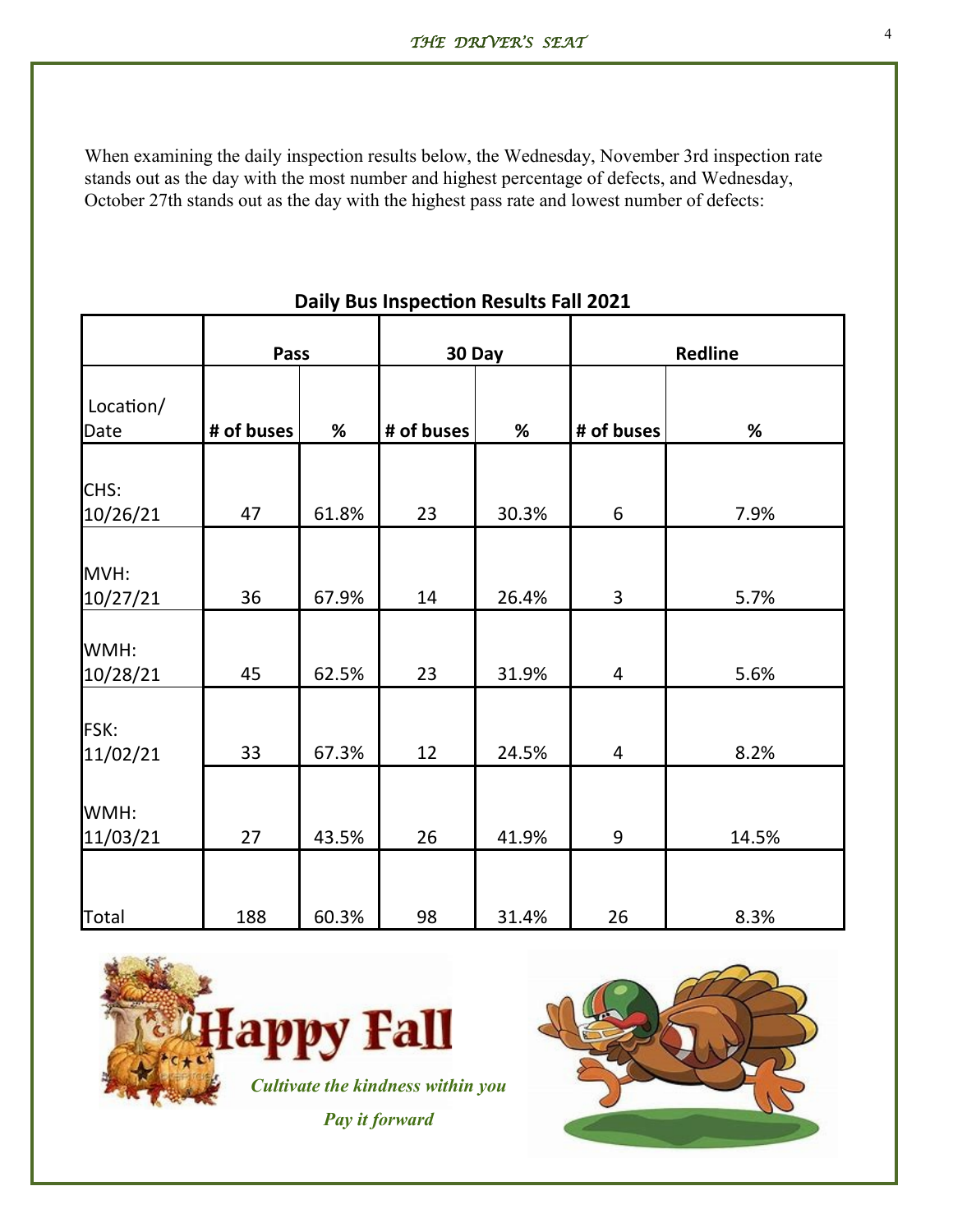# SPRING 2022 BUS INSPECTION

March 29th at Manchester Valley High 8:45 to 11:30 am March 30th at Winters Mill High 8:45 to 11:30 am March 31st at Francis Scott Key High 8:45 to 10:30 am April 5th at Century High 8:45 to 11:30 am April 6th at Winters Mill High 8:45 to 11:30 am

April 7th is the inclement weather makeup day 8:45 to 11:30 am

Can Stock Photo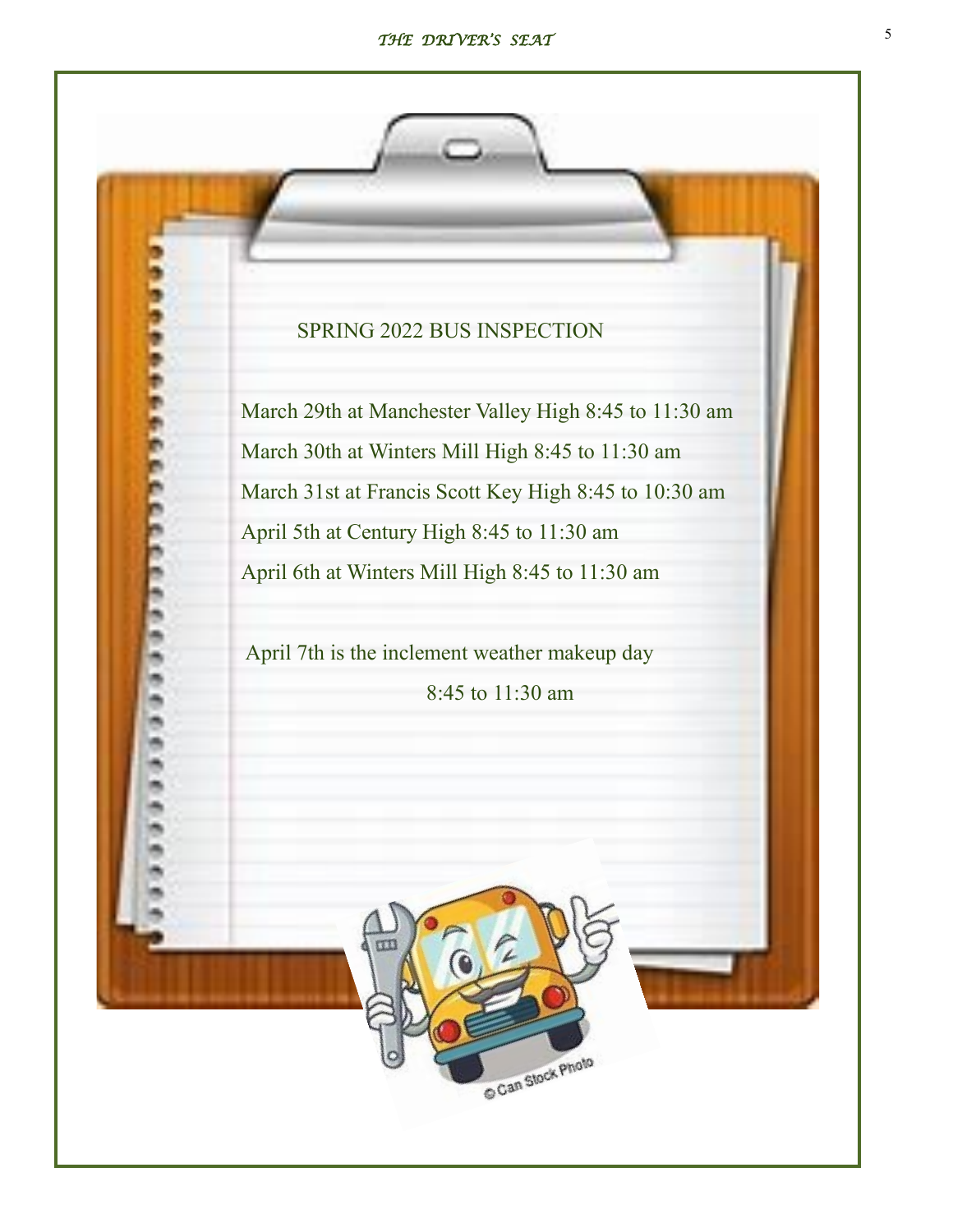#### **WHAT TO** *KNOW* **ABOUT DRIVING IN THE** *SNOW*

We have all been looking at weather forecasts for this winter. Scientists measure sea ice coverage in Antarctica. Others look to the woolly bear caterpillar. If the rusty band is wide, then it will be a mild winter. The more black there is, the more severe the winter. The farmers almanac will have you measure the depth of burrowing animals. If the mole digs its hole 2½ feet deep, expect severe weather; if two feet deep, not so severe; if one foot deep, a mild winter. Either way, we need to be prepared for weather that does not mimic our clear dry day optimum driving conditions. A few things to prepare you for the winter months.

#### **BEFORE YOU DRIVE**

**Do not park your bus in a compromised position the night before. Your long driveway may not be salted before the roads you will be traveling. Make sure you can get out if school is on time.** 

- Check the weather report. Wake early in case you need extra time to prepare your bus for the day.
- Check the roads yourself.
- Check that your windshield wipers are working properly. If not, replace them.
- Check that you have plenty of washer fluid.
- Check that window defrosters are working properly.
- Warm up vehicle for several minutes

#### **ON YOUR ROUTE**

- Start your trip earlier than usual to be at the first pupil pick-up point on time.
- Slow down gradually. Signal stops by tapping brake pedal to make the brake lights blink.
- Drive slowly. Everything takes longer on snow-covered roads. Accelerating, stopping, turning nothing happens as quickly as on dry pavement. Give yourself time to maneuver by driving slowly.
- Avoid aggressive braking or steering.
- Turn on headlights and strobe lights.
- Stop, get out, and check the road surface yourself (not w/students on the bus).
- Increase following distance. The normal dry pavement following distance of three to four seconds should be increased to eight to ten seconds. This increased margin of safety will provide the longer distance needed when you have to stop.
- Give others a lane.
- Practice defensive driving.
- Anticipate limited visibility. Watch snow banks along the side of the road. Remind students to stay off the snow banks when waiting for the school bus. Turns may be more difficult when snow banks limit visibility.
- Beware of snow drifts. Conventional buses may be able to go through a fairly good sized snow drift. A transit-style Type D bus may not be able to go through drifts. Watch for hazards in snow drifts (solid objects or previously plowed and now frozen snow).
- Slick surfaces exaggerate any movement. If you brake too hard or turn too hard or drive too fast, you can go into a skid.
- If you start to skid:
- Take your foot off the brake and begin turning in the direction of the skid.
- If you turn too far, the school bus may skid in the opposite direction.
- Turn gently the other way, again in the direction of the skid.

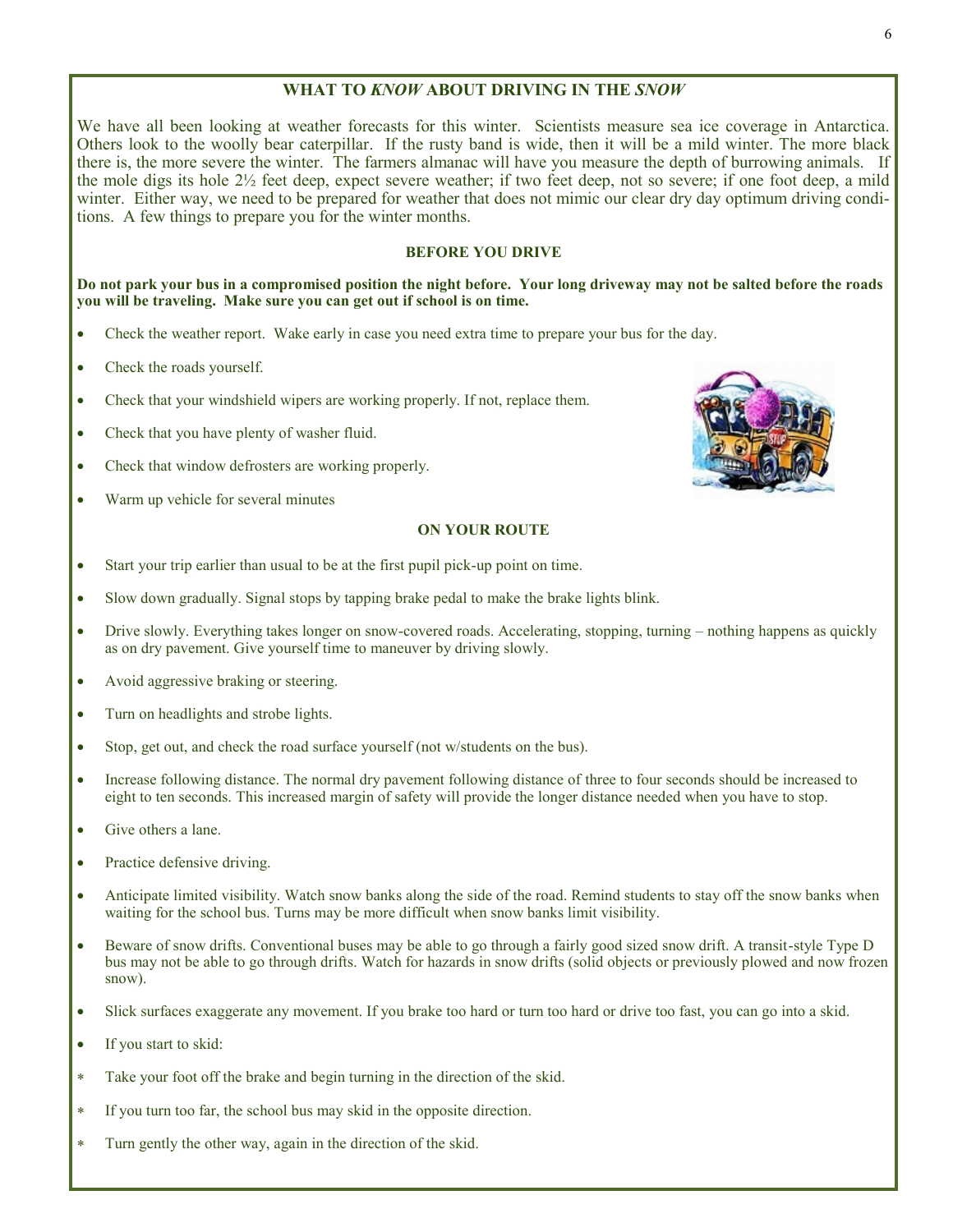## **HOW THE SCHOOL BUS DRIVER SHOULD RESPOND TO LIMITED VISIBILITY**

- Turn on your lights (low beams only).
- Turn on your strobe lights and/or your 4-way yellow hazard lights.
- Establish and maintain a safe following distance.
- Follow the center painted line and the painted lines on the side of the road.
- Sound your horn periodically.
- Use your radio to call into Transportation Services. You may be requesting help or you at least want to let them know what situation you are in and that you may be running late.
- Be alert to other motorists whose visibility may also be limited by snow on their vehicle or by undefrosted windows.

**Remember to clean up any water in your bus at the end of your evening run; this will make your life a lot easier the next morning. It's easier to clean up water than to deal with ice .**

## **DRIVER FATIGUE**

Fatigue is the result of physical or mental exertion that impairs performance. This fatigue may be due to lack adequate of sleep, strenuous physical activity, extended work hours, or any combination of these.

Driver fatigue often results in impaired judgement, slower reaction times, and increased chances of having an accident. During the fall and winter there are often weather events, road conditions, and shorter daylight hours; therefore, it is imperative that you are well rested, hydrated, and healthy for your important job as a bus driver. Below are some helpful tips:

## **GET YOUR REST…BE YOUR BEST!**

- **Get enough sleep before getting behind the wheel.** Be sure to get adequate sleep each night
- **Maintain a healthy diet.** Skipping meals or eating at irregular times may lead to fatigue.
- **Take a nap.** If possible, take a nap during the mid-day break.
- **Avoid medication that may induce drowsiness.** Check labels for side effects or warnings. Cold and allergy medications are the most common medicines that may make you drowsy.
- **Recognize the signals and dangers of drowsiness:** Frequent yawning, heavy eyes and blurred vision are common indicators of drowsiness.
- **Do not rely on "Alertness Tricks" to keep you awake:** Loud radio, coffee, and open windows are not real "cures" for drowsiness.



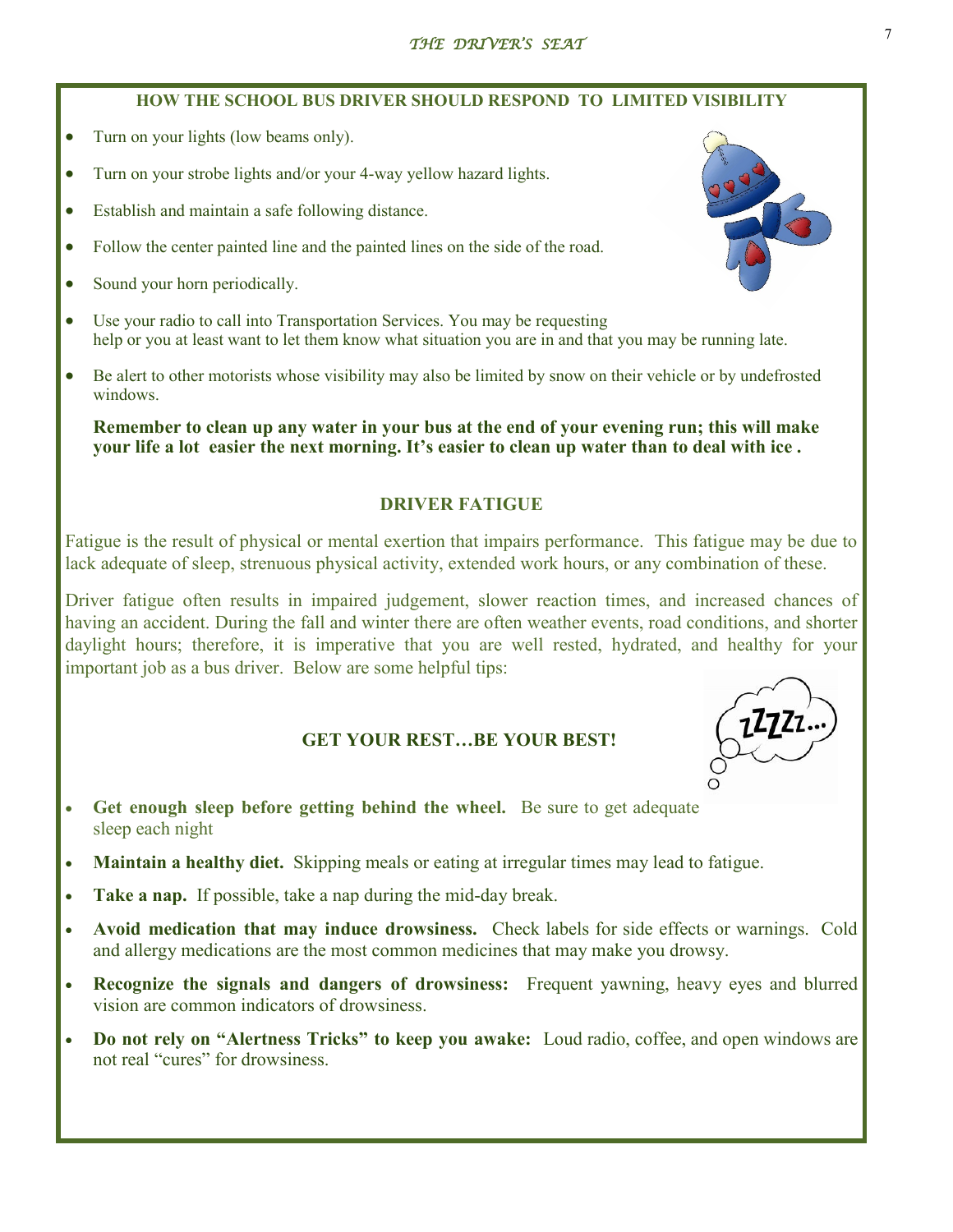## 8 *THE DRIVER'S SEAT*

**Bus drivers and assistants, by their level of communication and caring for all students, can create a positive impact on students, raising their level of self-confidence and pride. These positive influences on the bus can create a snow-ball effect and carry on into the classroom, where improved student achievement can occur.**

#### **WEATHER RELATED ANNOUNCEMENTS:**

#### **OUT-OF-COUNTY TRANSPORTATION**

**It is the policy of Carroll County Public Schools to look at the "worse–case" scenario when determining whether transportation is provided for students attending schools outside of Carroll County. In other words, the weather related announcement made by the local media for both the Carroll County Public Schools and the public school district where the "out-of-county" school is located must be compared. Transportation will be provided according to the most severe situation.**

### **Here is a summary of how this "worse-case" policy is interpreted:**

| <b>CCPS</b>                         | <b>Other School District</b>        | <b>Transportation</b>                       |
|-------------------------------------|-------------------------------------|---------------------------------------------|
| <b>Announcement</b>                 | <b>Announcement</b>                 | <b>Action</b>                               |
| Schools open 2 hrs. late            | <b>Schools open on time</b>         | <b>Transportation provided 2 hrs. late</b>  |
| Schools open 2 hrs. late            | <b>Schools closed</b>               | No transportation provided                  |
| <b>Schools closed</b>               | Schools open 2 hrs. late            | No transportation provided                  |
| <b>Schools open on time</b>         | Schools open 2 hrs. late            | <b>Transportation provided 2 hrs. late</b>  |
| <b>Schools closing 1 hr. early</b>  | <b>Schools open for full day</b>    | <b>Transportation provided 1 hr. early</b>  |
| <b>Schools closing 3 hrs. early</b> | <b>Schools closing 2 hrs. early</b> | <b>Transportation provided 3 hrs. early</b> |

**Please realize that this is not an all-inclusive list of announcements. Also, please remember that if the CCPS will be open on time, no media announcement will be made. Every effort will be made to have weather related announcements broadcast by the media as early as possible. As always, should you have any questions about the transportation policy, please contact the Transportation Services Department (410-751-3229).**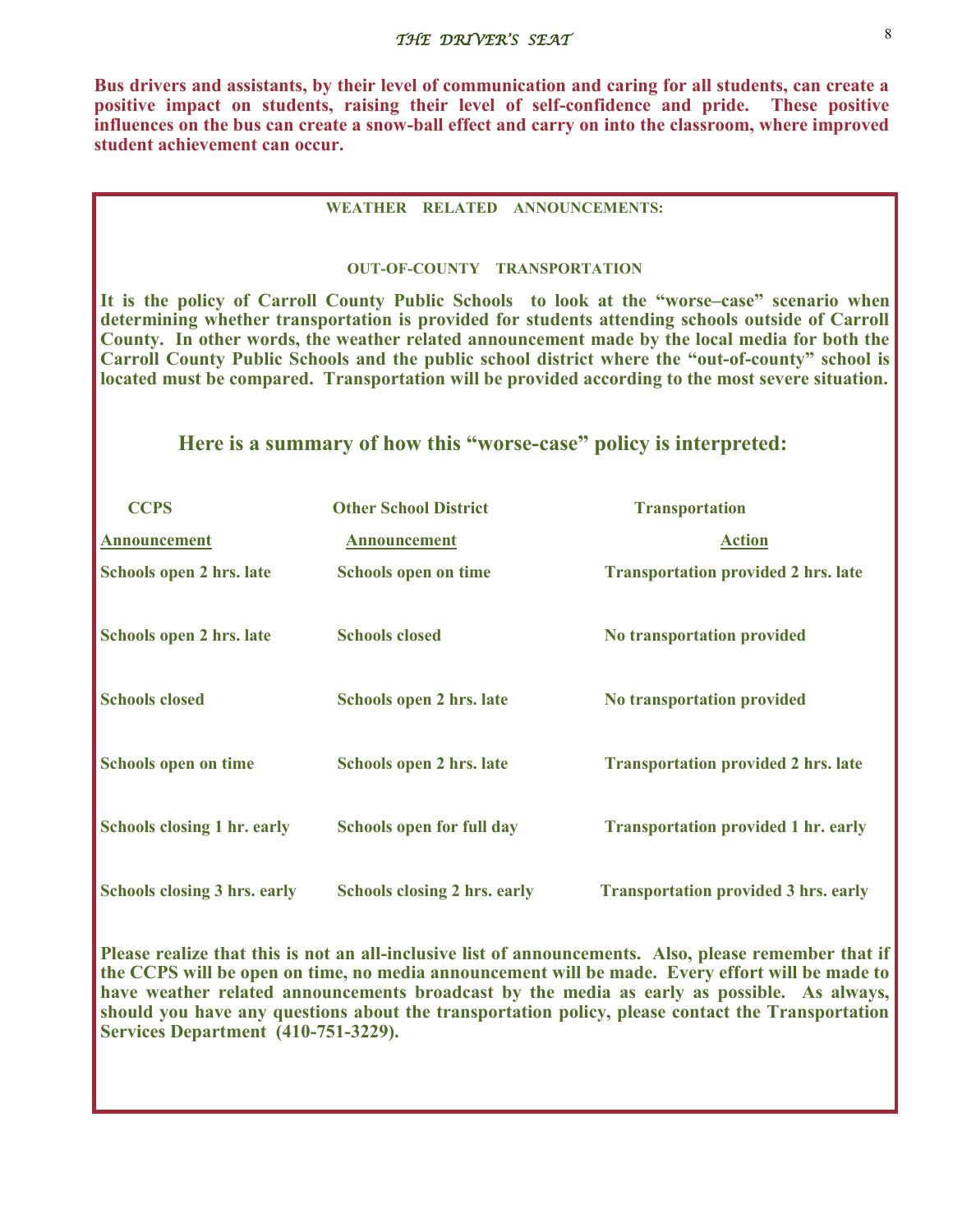# **What Makes a Good School Bus Driver Great?**

Being a great school bus driver is about more than just picking kids up and driving them to school! A great school bus driver has a sense of Pride in their job. They are the biggest factor in kids getting to and from school safely and will be proud of that fact. All of the qualities below combine to make up the 5 P's of a great school bus driver. They are all important attributes that give families faith in the ability of the driver to keep their kids safe and on course.

# **Protects from Danger**

Driving a school bus is much different than driving a car. A great school bus driver will have mastered the differences and drive their bus as though their own kids were in the back. Obeying the rules of the road and knowing how a bus needs to be handled in situations like snowy roads, high traffic times and in sub par lighting conditions really makes the difference. Nothing is more important than the safe transport of the children in your care. Not only in driving safe, but also things like keeping kids safe from possible bullies while on the bus, keeping them seated and facing forward and even ensuring they cross the street safely before or after riding the bus.

# **People Person**

A school bus driver's face is often the first adult face a child sees each day other than his/her parents. It is vitally important that students be welcomed with a smile and pleasant greeting, in order to bridge the gap between home and school. A cranky bus driver will just start kids off on the wrong foot!

# **Patient**

A school bus driver that is able to balance driving the bus while making sure the kids are not acting out takes quite a bit of patience and skill. A driver that gets frustrated easily is going to have trouble maintaining patience with excitable kids. A school bus driver will spend most of their workday surrounded by kids, so it is pretty important that a driver likes being around kids. A great bus driver means being able to value a wide variety of personality types.

# **Poised**

When you have a couple dozen kids seated behind you and a schedule to keep, things are bound to pop up that might create pressure. Things like bad weather, cranky kids, road rage and poor traffic conditions all require calm responses to ensure maximum safety for everyone involved.

# **Punctual**

It is a given that kids have to get to school on time. Not only that, but kids wait at their bus stops for their bus to arrive at a certain time. It is important for their school bus driver to make it to each stop on time, and especially important that they are not too early! This all starts with getting to the contractor lot on time, doing a thorough pre-trip inspection, and being settled into the bus for the day.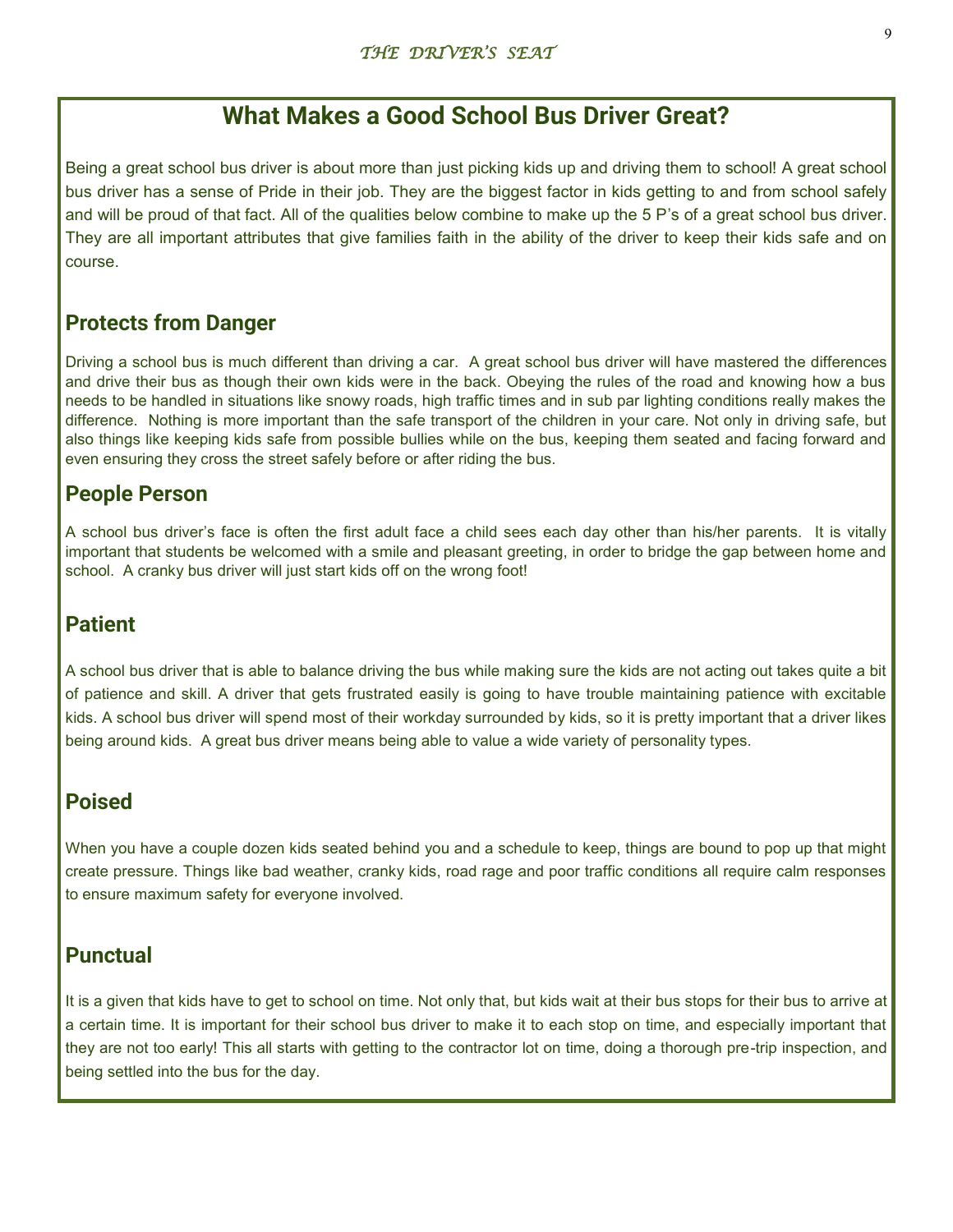## **Technology Update**

Thank you to all our drivers and contractors who have been learning the new technology systems. We are starting to settle into routine operations with all the new technology and appreciate your efforts learning new procedures and how to operate the FirstNet Phones.

As we work through a few remaining issues, please know that our staff is here to support you. Drivers are encouraged to do radio checks as needed. If you don't think the system is working, give us a call in the office and we will work through some quick troubleshooting steps with you and help schedule a repair technician.

Please remember to keep the volume turned UP on your FirstNet system. This is important so you can hear emergency broadcasts. With the potential for winter weather on the horizon we want everyone to hear important notifications.

The stop-arm violation system is in full swing and violators are being held accountable for running the bus red lights. In the month of October, nearly 600 fines were issued to violators. Now that our buses are back on the road full time, the violation system data lets us see the extent of what our drivers have been experiencing for many years. We are hopeful that over time, drivers in Carroll County will change their behavior and comply with the laws designed to keep our students and drivers safe.

Here are a few tips for drivers related to the stop-arm violation system:

- The bus should be fully stopped before the red lights come on.
- Make sure to turn off the red lights when boarding and discharging students in the school bus loops.
- When you are on route and approach another bus with their red lights on and turn on your red lights, please remember to turn your lights off as soon as the other bus turns their lights off. Wait to proceed until you see the other bus's lights off. Buses are not exempt from stop arm violations and the system captures these incidents as well!

**This is the time of year for sharing what you're thankful for. And our drivers and assistants are at the top of our list. Thanksgiving can be an expensive holiday to host. According to writer Nicole Spector here are some tips to cut corners on your Thanksgiving spending, without sacrificing the joy. We hope everyone has a great Thanksgiving. Make it potluck Make a list and stick to it Start shopping for ingredients early Shop your pantry first Pay attention to grocery store sales Buy frozen instead of fresh veggies Skip premade foods** *Happy Thanksgiving!*